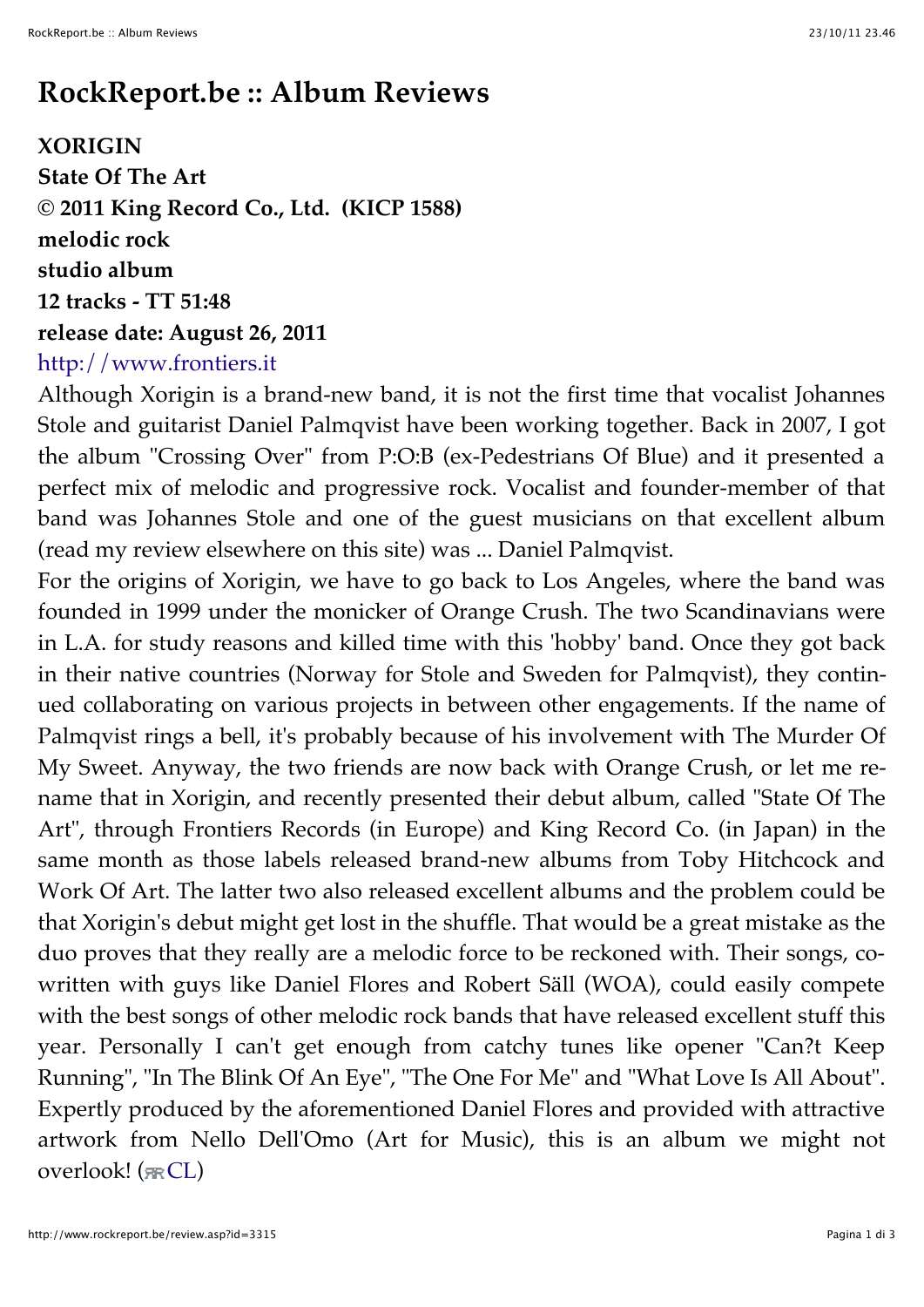#### **Members' opinions** post your opinion

**rkblues** (on 23/10/11) \*\*\*\*\*\*

Cool album to me this is the best of the trio of albums released the same day...this sounds great...has some catchy tunes...good vocals and some real cool tasty solo's by Mr. Palmqvist...a real surprise in a good way.

**jaspouille** (on 21/10/11) \*\*\*\*\*\* interesting!!

**LeRoux** (on 19/10/11) \* \* \* \* \* \* yep agree with Grepol here fav track: in the blink of an eye

**KimHP** (on  $19/10/11$ )<br>  $\Rightarrow$   $\Rightarrow$   $\Rightarrow$   $\Rightarrow$   $\Rightarrow$ 

Grepol is correct.

**LeD** (on 11/10/11)



Very good one. One that might end up on my Top 10 - 2011. There's almost too many good albums this year!

#### **Jez** (on 4/10/11) \* \* \* \* \* \*

A real shame that this has been released at the same time as the super hyped Work Of Art and Toby Hitchcock discs, as I fear that it may get completely overlooked with the constant glowing reviews of both of those. That would be a real shame, as there are some real belters on here, and at it's best, it's nearly as good songwise as both of those releases. It's not as super slick as WOA, although I will say in it's favour that it is more varied stylewise, with loads of up tempo stuff, some more Westcoast AOR and even a couple of good ballads aswell. All this pays off handsomely on tracks like the belting opener 'Can't Keep Running' (one of the best opening tracks I've heard this year so far), 'Crying For You' and 'In The Blink Of An Eye'. Special mention too to the excellent Vocalist Johanne Stole (who reminds me of a cross between Joseph Williams and Peter Cetera in places) and some cracking Guitar and Keyboard work too. DO NOT IGNORE THIS DISC.

**Modulator** (on 1/10/11) \*\*\*\*\*\* Not bad at all!

**adolfo** (on 28/09/11) \*\*\*\*\*\* This one sounds to me like Valentine-Hugo. More than decent AOR

**Jarryguo** (on 28/09/11)